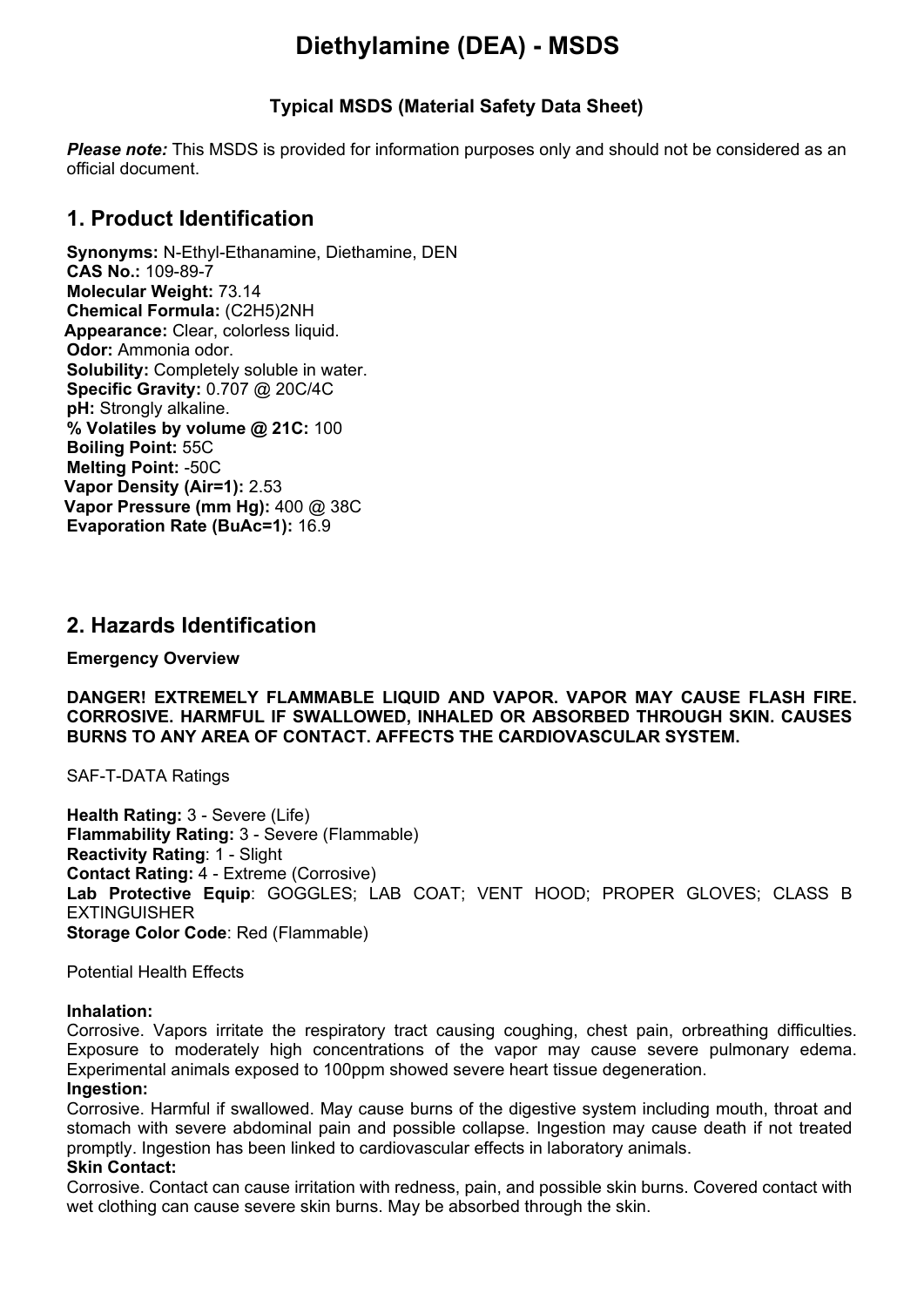## **Eye Contact:**

Corrosive. Vapors irritate the eyes, causing tears, redness, pain, blurred vision. Corneal edema may occur. Liquid contact will produce serious eye injury, possibly blindness.

### **Chronic Exposure:**

Repeated contact of eyes with vapors may result in swelling of the eyes and blured vision. Chronic exposure may affect kidney and liver. Animal studies have shown target organ effects on the heart.

### **Aggravation of Pre-existing Conditions:**

Persons with pre-existing skin disorders, eye problems, asthma, liver or kidney disorders, or impaired respiratory function may be more sensitive to the effects of the substance.

## **3. First Aid Measures**

### **Inhalation:**

Remove to fresh air. If not breathing, give artificial respiration. If breathing is difficult, give oxygen. Call for medical help immediately.

### **Ingestion:**

DO NOT INDUCE VOMITING. Give large quantities of water. Never give anything by mouth to an unconscious person. Call a doctor immediately. If swallowed, DO NOT INDUCE VOMITING. Give large quantities of water. Never give anything by mouth to an unconscious person. Get medical attention immediately.

### **Skin Contact:**

Immediately flush skin with plenty of water for at least 15 minutes while removing contaminated clothing and shoes. Call for medical help immediately. Wash clothing before reuse.

### **Eye Contact:**

Flush eyes immediately with soft but strong stream of water for at least 15 minutes, lifting lower and upper eyelids occasionally. Call for medical help immediately.

## **4. Fire Fighting Measures**

### **Fire:**

Flash point: 134C

Autoignition temperature: 662C

Flammable limits in air % by volume: lel: 1.8; uel: 10.1

Extremely Flammable. Contact with strong oxidizers may cause fire and explosions.

### **Explosion:**

Above flash point, vapor-air mixtures are explosive (see flammable limits above). Vapors can spread on surfaces to distant ignition source and flash back. Sensitive to static discharge.

### **Fire Extinguishing Media:**

Dry chemical, alcohol foam or carbon dioxide. Water may be ineffective. Use water to cool fire-exposed containers, to dilute spills, to flush spills, and to disperse vapors.

#### **Special Information:**

In the event of a fire, wear full protective clothing and self-contained breathing apparatus with full facepiece. This highly flammable liquid must be kept away from sparks, open flame, hot surfaces, and all sources of heat and ignition. Fight fire from protected location

## **5. Accidental Release Measures**

Ventilate area of leak or spill. Remove all sources of ignition. Wear appropriate personal protective equipment as specified in Section 7. Isolate exposed area. Contain and recover liquid when possible. Use non-sparking tools and equipment. Collect liquid in an appropriate container or absorb with an inert material (e. g. dry sand), and place in a chemical waste container. Do not use combustible materials, such as saw dust. Do not flush to sewer! Use water spray to keep vapor concentrations below explosive limits.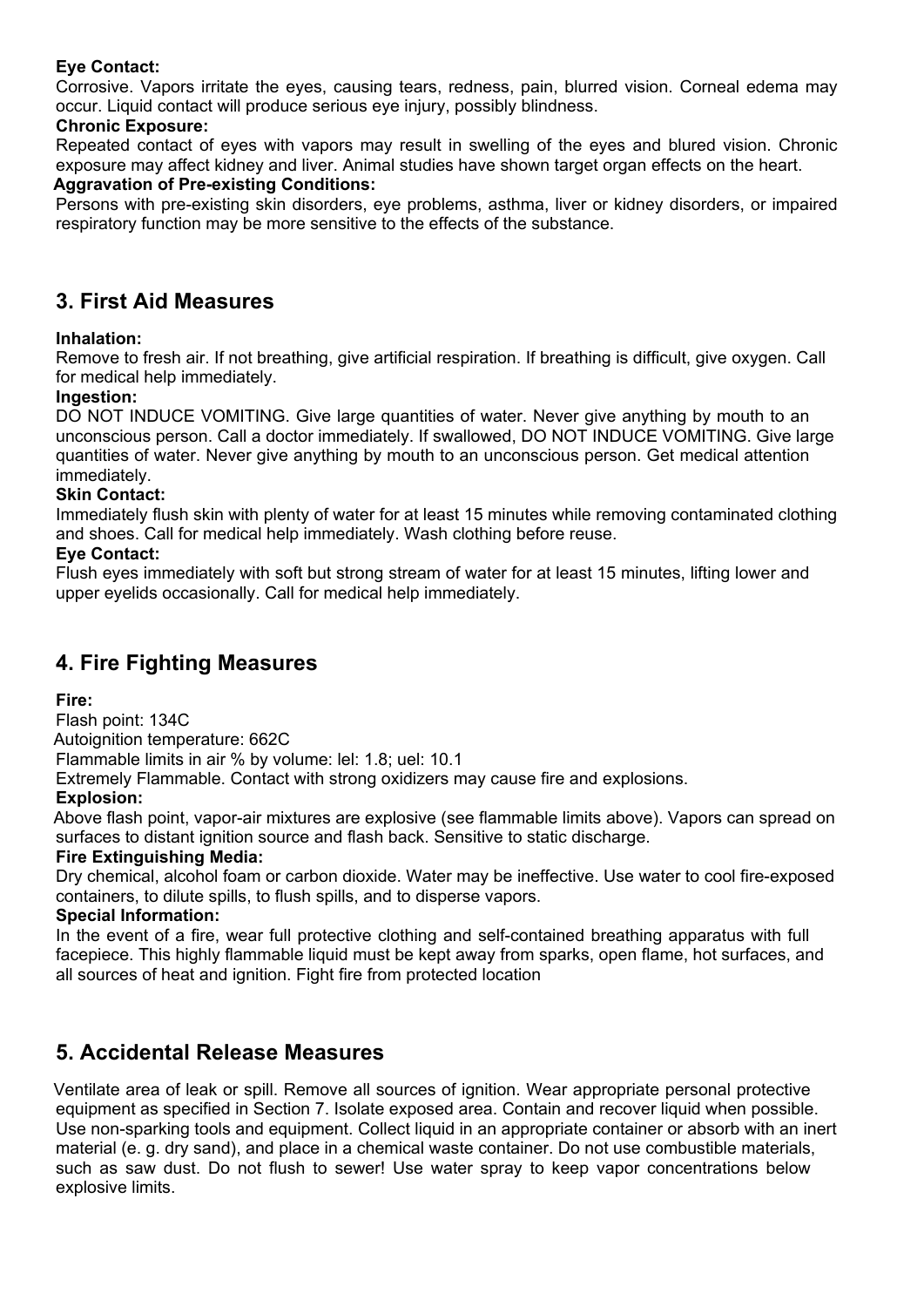# **6. Handling and Storage**

Protect against physical damage. Store in a cool, dry well-ventilated location, away from any area where the fire hazard may occur. Outside or detached storage is preferred. Separate from incompatibles. Containers should be bonded and grounded for transfers to avoid static sparks. Storage and use areas should be No Smoking areas. Use non-sparking type tools and equipment, including explosion proof ventilation. Do not add nitrites or other nitrosating agents; a nitrosamine, which may cause cancer, may be formed. Empty containers may contain explosive vapors. Flush empty containers with water to remove residual flammable liquid and vapors. Containers of this material may be hazardous when empty since they retain product residues (vapors, liquid); observe all warnings and

# **7. Exposure Controls/Personal Protection**

### **Airborne Exposure Limits:**

-*OSHA Permissible Exposure Limit (PEL):* 25 ppm (TWA)

-*ACGIH Threshold Limit Value (TLV):* 5 ppm (TWA), 15 ppm (STEL), skin, A4-not classifiable as a human carcinogen.

### **Ventilation System:**

A system of local and/or general exhaust is recommended to keep exposures below the Airborne Exposure Limits. Local exhaust ventilation is generally preferred because it can control the emissions of the contaminant at its source, preventing dispersion of it into the general work area.

### **Personal Respirators :**

If the exposure limit is exceeded a full facepiece respirator with an ammonia/methylamine cartridge may be worn up to 50 times the exposure limit or the maximum use concentration specified by the appropriate regulatory agency or respirator supplier, whichever is lowest. For emergencies or instances where the exposure levels are not known, use a full-facepiece positive-pressure, air-supplied respirator. WARNING: Air purifying respirators do not protect in oxygen-deficient atmospheres.

### **Skin Protection:**

Wear impervious protective clothing, including boots, gloves, lab coat, apron or overalls, as appropriate, to prevent skin contact.

## **Eye Protection:**

Use chemical safety goggles and/or a full face shield where splashing is possible. Maintain eye wash facilities in work area.

# **8. Stability and Reactivity**

### **Stability:**

Stable under ordinary conditions of use and storage.

### **Hazardous Decomposition Products:**

Burning may produce ammonia, carbon monoxide, carbon dioxide, nitrogen oxides.

### **Hazardous Polymerization:**

Will not occur.

### **Incompatibilities:**

Strong oxidizers, acids, cellulose nitrate, some metals and dicyanofuroxan. N-nitrosamines, many of which are known to be potent carcinogens, may be formed when this product comes in contact with nitrous acid, nitrates, or atmospheres with high nitrous oxide concentrations.

### **Conditions to Avoid:**

Heat, flames, ignition sources and incompatibles.